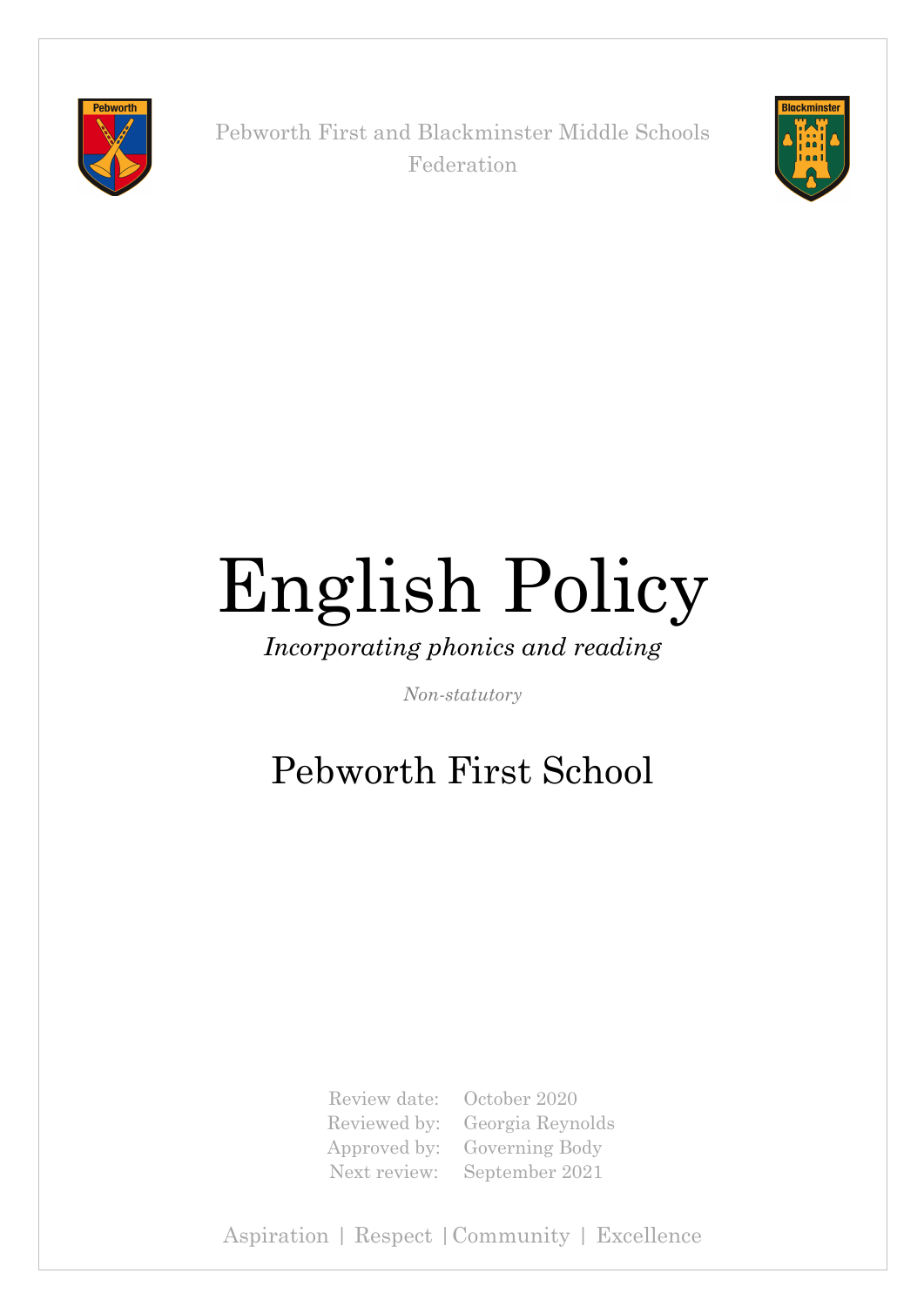# Contents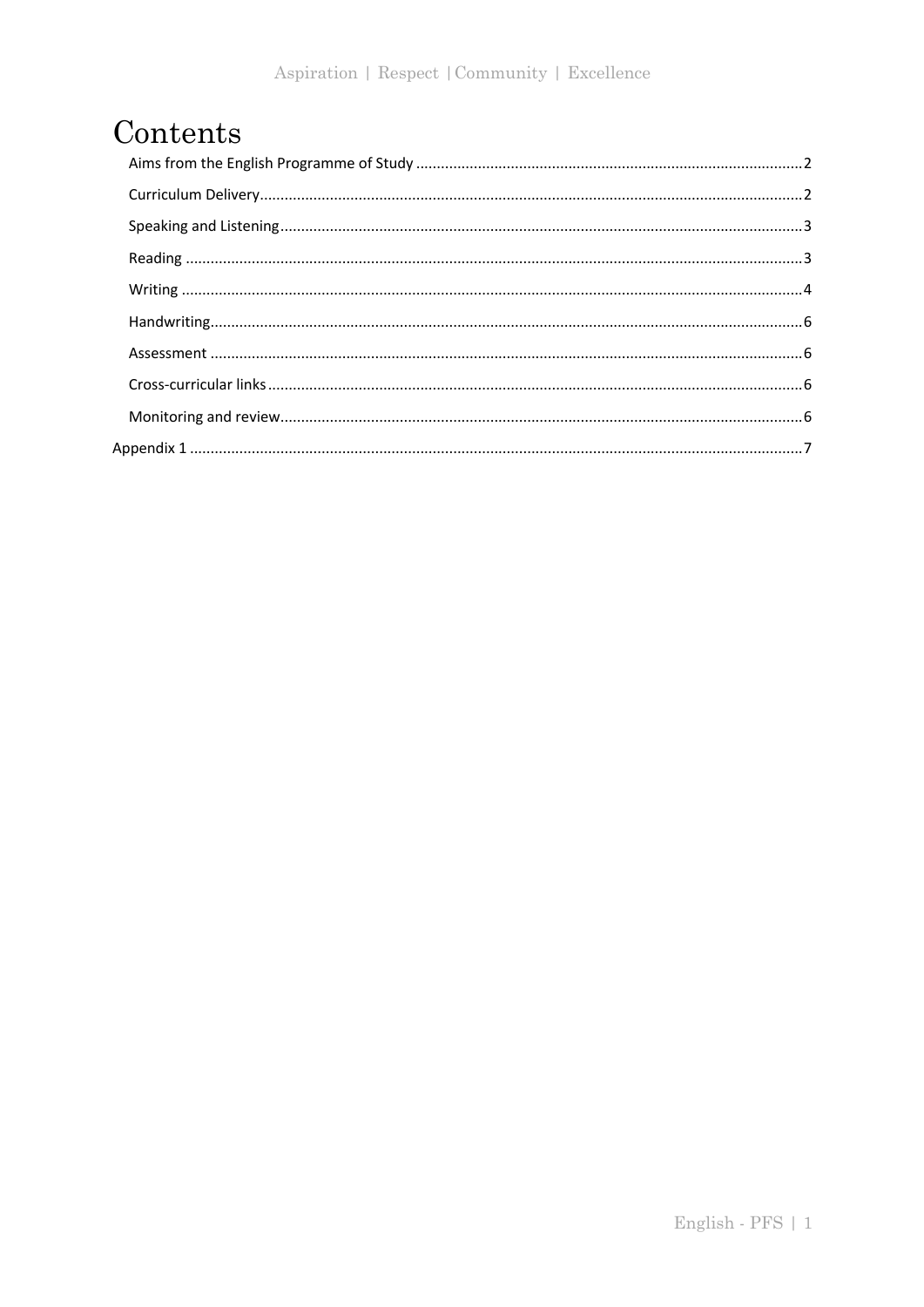# Aims from the English Programme of Study

The overarching aim for English in the national curriculum is to promote high standards of language and literacy by equipping pupils with a strong command of the spoken and written word, and to develop their love of literature through widespread reading for enjoyment.

The national curriculum for English aims to ensure that all pupils:

- read easily, fluently and with good understanding
- develop the habit of reading widely and often, for both pleasure and information
- acquire a wide vocabulary, an understanding of grammar and knowledge of linguistic conventions for reading, writing and spoken language
- appreciate our rich and varied literary heritage
- write clearly, accurately and coherently, adapting their language and style in and for a range of contexts, purposes and audiences
- use discussion in order to learn; they should be able to elaborate and explain clearly their understanding and ideas
- are competent in the arts of speaking and listening, making formal presentations, demonstrating to others and participating in debate.

The Pebworth Curriculum goes further than the national curriculum and aims to equip pupils with the English skills they need to be positive and confident learners who are well prepared for whatever path they choose, setting them up with the skills to be excellent in English. Using these aims as our core, English lessons are at the heart of supporting the development of every child and equipts them, enabling them to celebrate their stengths and build their resillience.

# Curriculum Delivery

At Pebworth First School we place quality texts at the core of our English planning, allowing teachers to use these as the context to fullfil the requirements of the National Curriculum but also apply key reading skills to a high quality with age appropriate texts that provide meaningful opportunities for writing.

English is taught on a daily basis, for at least an hour, although teachers have the flexibility to 'block' lessons if they feel this is more appropriate. Where possible, we link our English lessons to the learning project each half term, covering a range of topics and genres and in a range of contexts. The whole class learning is based around the same text and accesible versions and differnetiated tasks support pupils to engage at an appropriate level for their age and stage. As much as is practical, reading and writing skills are taught alongside each other giving purpose and application for the learning.

Discrete vocabulary, punctuation, spelling and grammar sessions are built into the sequence of learning. These build on daily phonics sessons in Foundation Stage and KS1. Bespoke support for phonics and GPS are also avaliable in KS2 where required.

In reading lessons, a variety of hearing the teacher read, listening to others or reading in smaller groups will form part of the lesson, alongside activities using key question types to discuss and write about texts.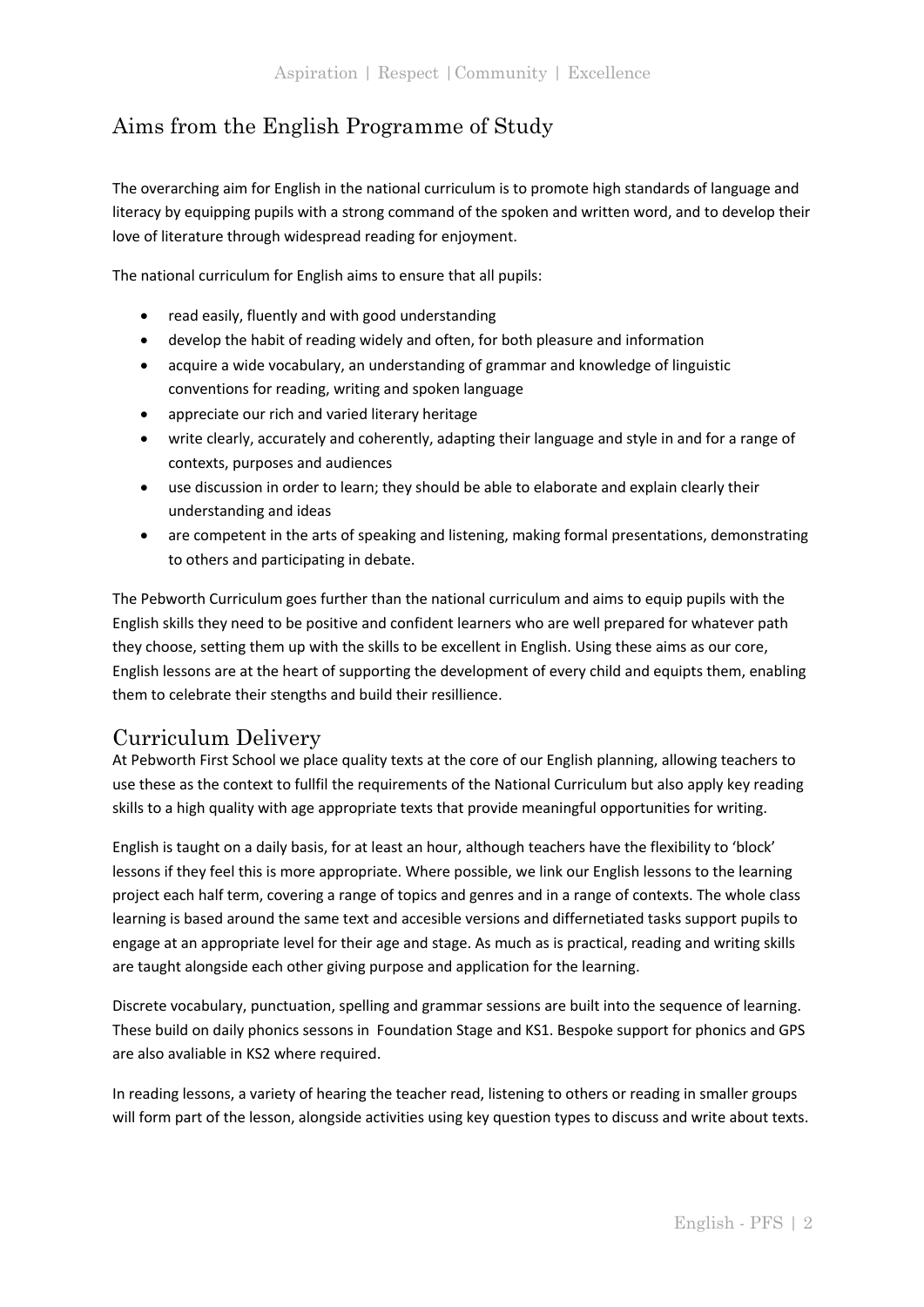# Speaking and Listening

At Pebworth, we introduce new vocabulary at the start of any new learning in all areas of the curriculum. In English lessons, the vocabulary is explicitly taught using new key texts and the children are introduced to new vocabulary in context. A vocabulary lesson will allow children to write, research, define and put these words into their own sentences.

In Ruby class, when children use these words within continued provision an observation is recorded this and in Saphire class, children will be challenged to use a thesurus to find synonms for new vocabulary and engage in word games and actviities to deepen their lexicological understanding.

Speaking and listening opportunities to develop these skills are embedded throughout the other areas of the curriculum and pupils are also taught to understand and use the conventions of discussion and debate, taking on a role and drama.

# Reading

At Pebworth First School, we want every child have a positive experience of reading and we believe that reading is the key to unlock all learning. Teachers will read regualrlly to children using quality texts linked daily to their curriculum lessons but also to promote a love of books and learning.

In order to provide a wide range of text types for our chlldren, the school uses Bug Club.

*The literacy skills that Bug Club targets and develops will underpin all other areas of learning in the classroom and the wider world. Bug Club books off er a wide range of topics and themes that will provide many opportunities for children to make links between diff erent areas of learning, thus enriching their experience and embedding concepts and knowledge. To capture children's interest, stimulate their curiosity and secure their engagement with books and enjoyment of reading, it will help to be alert to the opportunities that the books present for making links with other curriculum areas.<sup>1</sup>*

BugClub texts are colour coded using the 'book band' system which grades books by difficulty into bands of different colours. This enables children to explore texts at an appropriate level and includes text types such as stories, traditional tales, non-fiction and information books, poems, playscripts and autobiographies and more. As children progress with their reading during their time with us, they will move along coloured bands until their reading skills enable them to access carefully chosen free-readers, which further stretch and challenge children and expose them to a range of genres, authors and subject matter.

Where children are engaging in phonics lessons, chidlren will be issued 2 reading books – one closely matched to the sounds that they know to allow independent reading and build confidence and another to share with adults and peers to widen their experience of vocabulary and sentence structures.

Children will also have access to BugClub books online with a range of quizzes to assess each childs reading skills, phonics and comprehension. Children will have access to this at school and home. Engagement and quiz results are closely monitored by class teachers.

Children will have daily reading sessions and also regular 1:1 reading time with an adult each week. Class reading sessions will follow Pie Corbet's Reading spine quality texts and use inference questions to

<sup>1</sup> https://www.activelearnprimary.co.uk/downloadable-resource?id=227960&file=ReceptionPlanningGuide.pdf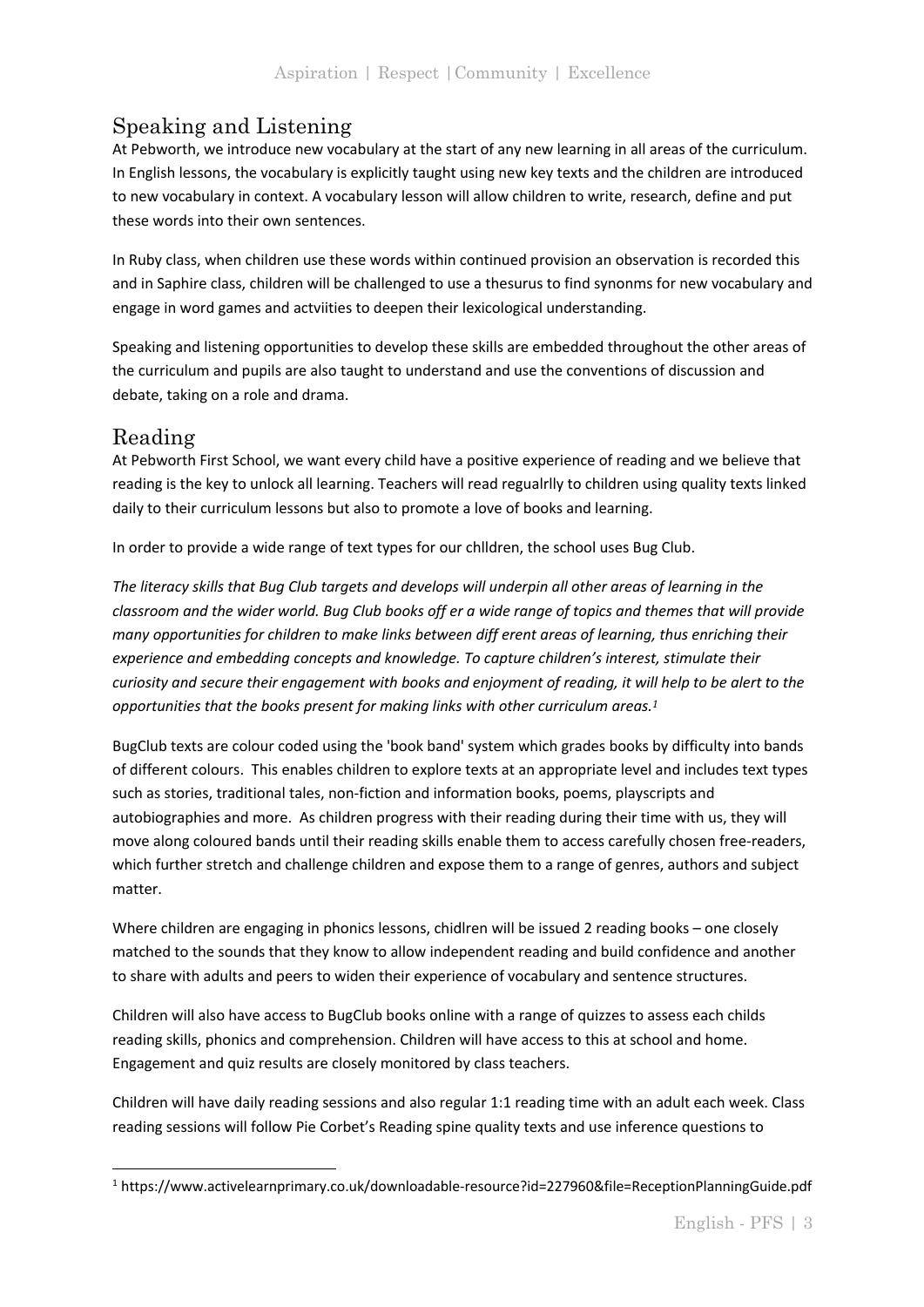prepare children to discuss a variety of texts in depth, answering questions about characters, settings and feelings as well as predicting and sequencing. Where possible these texts will be closely linked to the theme of writing sessions or selected to allow pupils to make comparisons between the texts.

During the foundation stage and KS1, children will be heard read to daily. In KS2, children will be heard to read at least once per week and those identified as needing additional support will be read with daily.

#### *Phonics*

Phonics is taught throughout the school from Reception to Year 5, both as whole class teaching and therapy groups using PiXL resources for pupils requiring this. This is the method used to teach children to read by linking sounds (phonemes) and the symbols that represent them (letters and groups of letters, known as graphemes). Each lesson children will revist previously taught GPC'S (grapheme-phoneme correspondance) and then learn, use and apply a new GPC.

At Pebworth First School, children are taught phonics using BugClub which breaks down *Letters and Sounds*, a phonics scheme published by the Department for Education and Skills in 2007.

See Apendix 1 for a break down of the reading coloured bands into units that correspond with phonic level.

## Writing

At Pebworth First School we treat children as writers, from the earliest stage, who have ideas that they will want to communicate, building on writing skills they have acquired and their knowledge of print from their environment. We promote a love of telling stories beginning with drawings and mark making and progressing to writing. Children will be encouraged, by their classroom teachers, to discuss their English skills with their peers and with the whole class before beginning their written work. During each half term children will be introduced to a new rich fictional text and a non-fiction focus with a model for this (in the form of a letter, diary etc.)

Our writing lessons follow Pie Corbets Talk4Writing approach; an engaging teaching framework based on the principles of how children learn2. Writing sequences of learning follow the below structure:

#### • *Baseline assessment and planning - 'cold' task*

Initially children are given an interesting and rich starting point to engage children into the new topic. There is no initial teaching and the aim of this is to see what the children can do indpendently, drawing on prior learning. Teachers will provide an assessment of childrens writing that aims to identify what the learning will be for the whole class, different groups and adapt the model text and plans. Targets are set at this stage and by the end of each unit another independent writing 'hot task' will take place to show each childs progress.

#### • *The imitation phase*

The teaching begins with some sort of creative 'hook' which engages the pupils, often with a sense of enjoyment, audience and purpose. Writing challenges, such as writing a detective report for the three little pigs destroyed houses or writing a list of evidence of dragons provide a sense of purpose. Children are introduced to a model text which is pitched to challenge reading skills

<sup>2</sup> Pie Corbett, Talk4Writing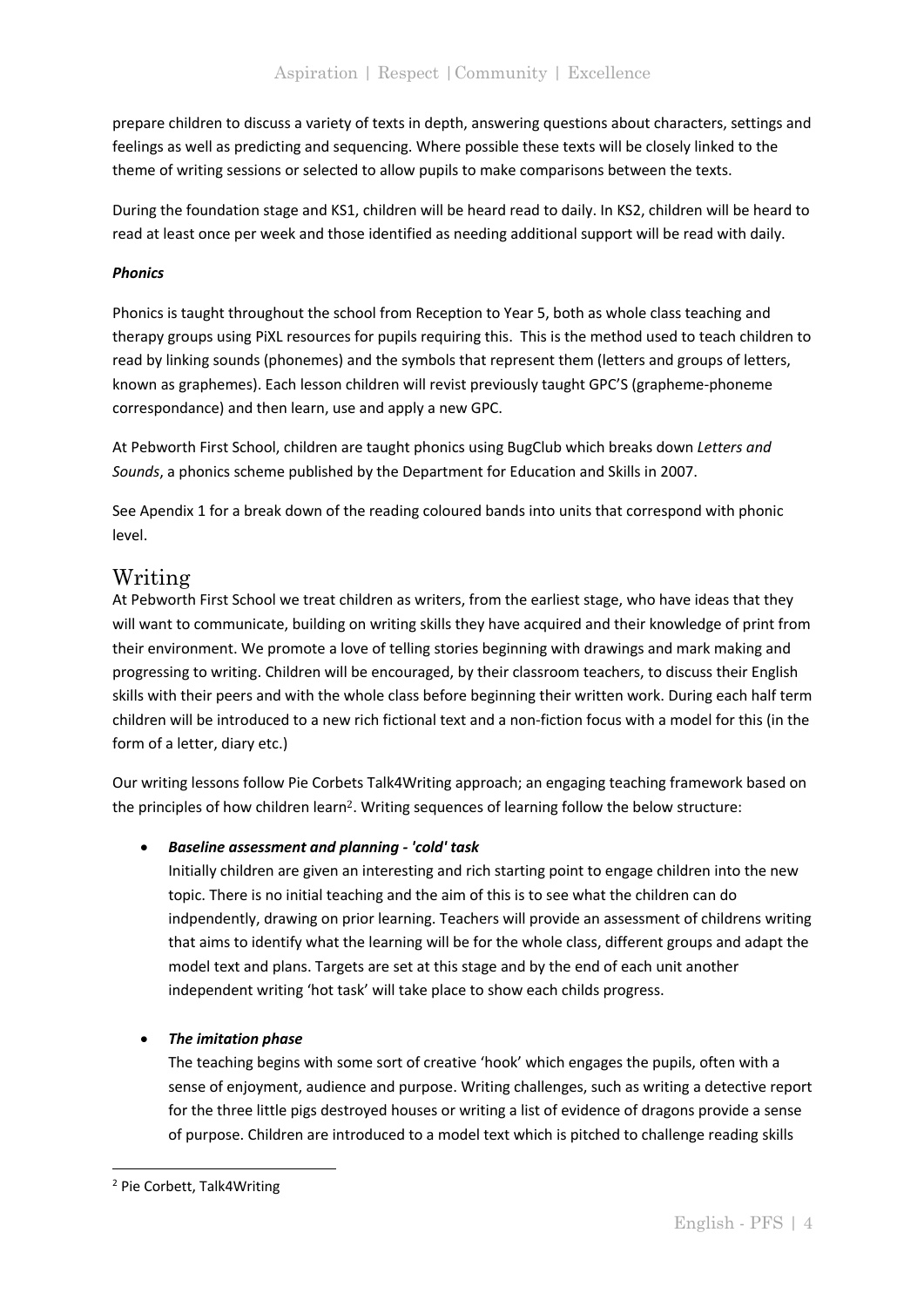and provide transferable structures and language patterns that children will refer back to throughout the process. The class will work together, with suport, to create a 'text map' and actions to strengthen memory and help children internalise the text. Activities such as drama are used to deepen understanding of the text. Once students can 'talk like the text', the model, and other examples, are then read for vocabulary and comprehension, before being analysed for the basic text (boxing up) and language patterns, as well as writing techniques or toolkits. All of this first phase is underpinned by rehearsing new vocabulary, key spellings and grammatical patterns. Short-burst writing is used to practise key focuses such as description, persuasion or scientific explanation.

#### • **The innovation phase**

Once students are familiar with the model text, then the teacher leads them into creating their own versions. The teacher then leads children through changing elements of the original text and retelling new versions. Children will work together to 'box up' each section of their slightly edited story together. For older children the teacher demonstrates how to create simple plans and orally develop ideas prior to writing and this is done with increased independence. Shared and guided writing is then used to stage writing over a number of days so that students are writing texts bit by bit, concentrating on bringing all the elements together, writing effectively and accurately. Feedback is given during the lessons, as well as using some form of visualiser on a daily basis, so that students can be taught how to improve their writing, make it more accurate, until they can increasingly edit in pairs or on their own.

#### • **Independent application and invention - 'hot' task**

In this third phase, children are ready to apply independently what has been taught. Children are still guided through the planning, drafting and revising of their writing but will write will increasing independence. Younger children may only make a few simple changes but older students should be adding, embellishing, altering and manipulating the original structure. Writing will take place over a week and the teacher will continually refer back to the targets set at the beginning of the process with these being displayed clearly in their books. With nonfiction, students should apply what they have been taught during learning project lessons. The final piece is used as the 'hot' task, which clearly shows progress across the unit.

This is a chance for children to flourish as writers and become increasingly skilled as independent writers. Children in Early Years are given plenty of opportunities to play at making up stories, acting them out enables them to become familiar with them for future writing.

#### • **Final assessment - building on progression**

When the children are first taught a text type, they will co-construct the toolkit to help them understand the ingredients to consider. As they progress up the school, these toolkits should travel with them so that, year-on-year, they are refined as the pupils develop their skills. Over time, they should internalise these toolkits so they select appropriate features automatically and no longer need a visual support to scaffold their writing.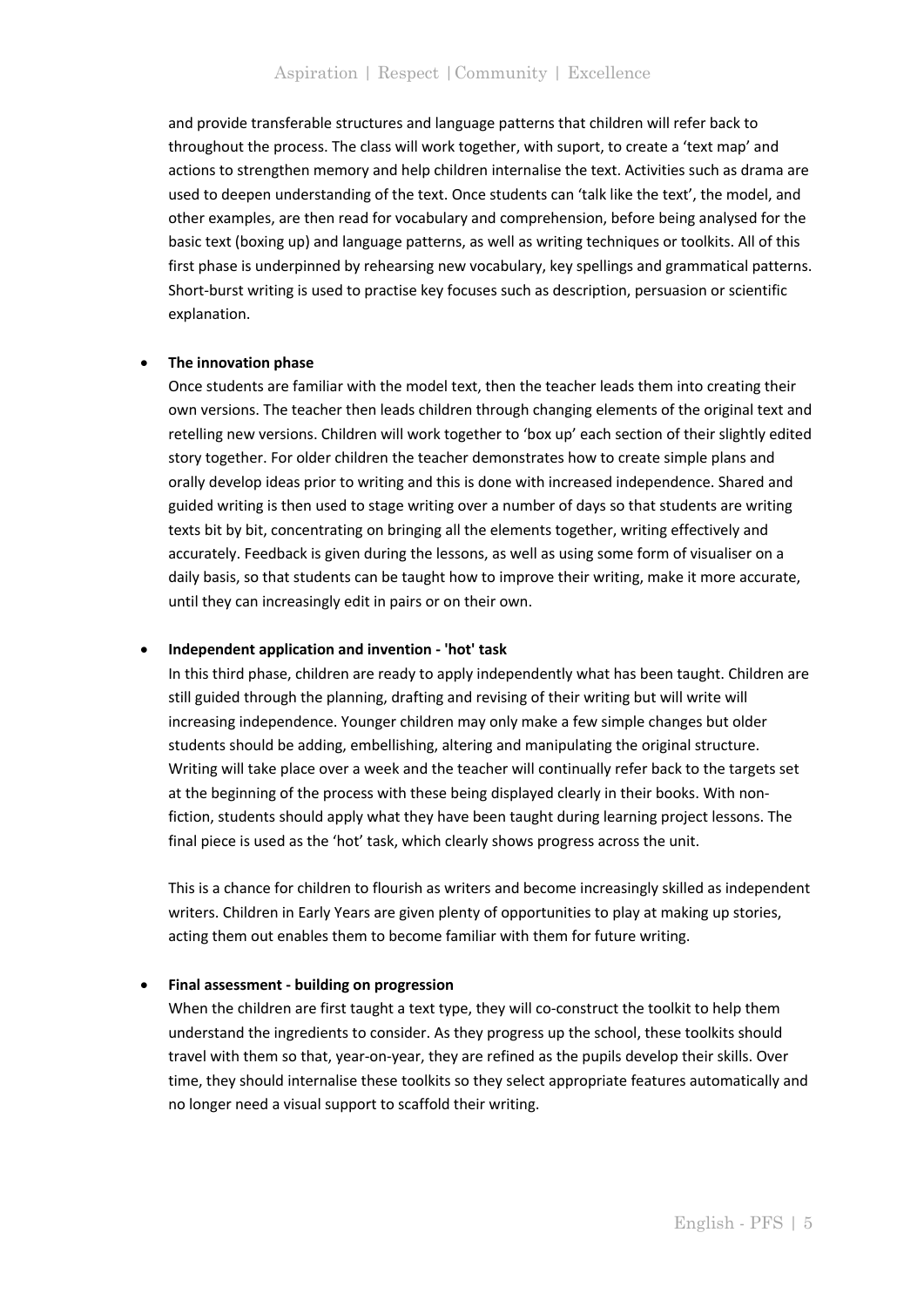# Handwriting

At Pebworth First School we use cursive handwriting from Year 1 to Year 5. As soon as children in Reception are confident with ball and stick notation we begin to support them to join. Children will be intorduced to cursive writing in stages and at their own pace in line with their phonics and fine motor skills. During the foundation stages this includes patern practice and motor skills.

Our aim is for all children, by year 5, to have a fluent, joined, cursive handwriting style. To attain this, pupils will be taught how to form letter shapes for both lower and upper case, through weekly modelled and guided practice. Teaching is based upon the Nelson handwriting resources which teaches the letters and joins progressively. HandwritingforWindows (HfW) font is used as much as possible on pupil facing resources to reinforce this.

Examples of cursive letters are displayed in both classes for the children to refer to and as a teaching tool. We encourage the children to adopt an effective pen grip, and check their posture is correct when writing. Good presentation of written pieces is expected across the curriculum. Pupils are also given opportunities to present their work using ICT. Children begin writing in pencil and then work towards acheiveing a pen license as and when their fine motor skills and joining style are sufficently developed.

## Assessment

Assessment in Reading will be carried out through BugClub and children will be assessed reguarly as they progress through the process. In Years R-2 a reward system will be used when a child reaches a new reading colour band. In Sapphire class, individual rewards are issued to children to support motivation to read where this is required.

In writing children are assessed against the national curriculum aims during the 'cold task'; when they will write independently about a pre-taught subject but in a new text type, and during the 'hot task' when children will write an independent piece of writing once they have learnt the new text type.

Please see our Assessment policy for further information on how children are assessed summatively and formatively.

# Cross-curricular links

At Pebworth First School we strive to deliver a broad, holistic curriculum with English skills at the core of this. Our learning projects aim to deliver a memorable experience for the children and the skills aquired during English lessons allow children to express themselves with increased clarity. During Mathematics lessons, children will also apply their English skills; learning new mathematical vocabulary and during discussions and in reasoning about their ideas.

We stategically choose the programmes and resources that we use so that they also aim to provide, where possible, a cross curricular approach to learning in English.

# Monitoring and review

This policy will be reviewed yearly by the subject leader. The subject leader and school leader will monitor teaching and learning in English, ensuring that the content of the national curriculum is covered and that the high expectations of our Teaching and Learning policy are applied effectively. Any changes made to this policy will be communicated to all teaching staff and members of the governing body.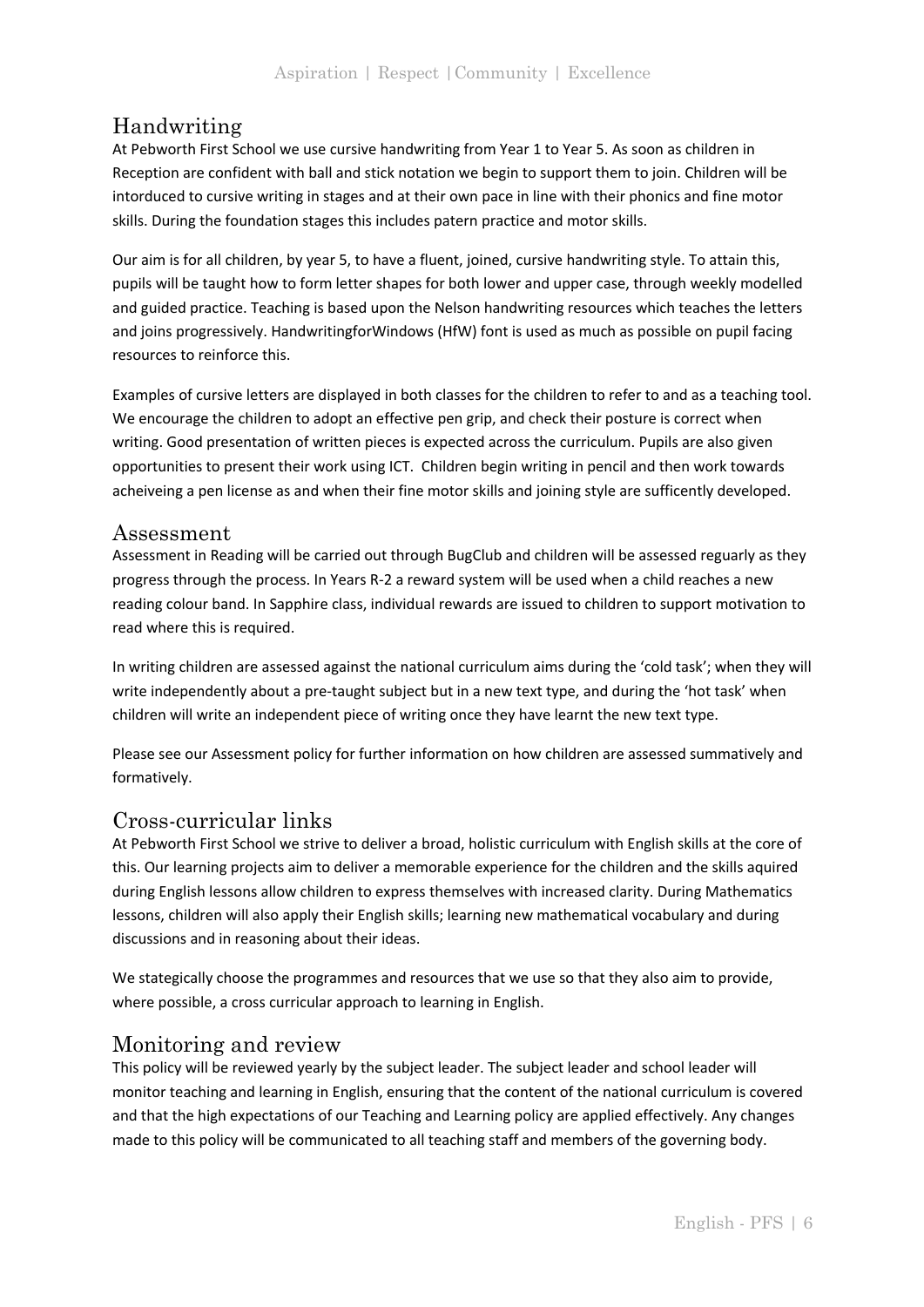# Appendix 1

BugClub phonics units broken down into individual sounds and decoadable words

Reception-Year 1

| Phase | Unit | Focus                                         | Not fully decodable<br>words (Irregular words)                              |
|-------|------|-----------------------------------------------|-----------------------------------------------------------------------------|
| 2     | 1    | satp                                          |                                                                             |
|       | 2    | in m d                                        |                                                                             |
|       | 3    | gock                                          | to                                                                          |
|       | 4    | ckeur                                         | the, no, go                                                                 |
|       | 5    | h b f, ff I, II ss                            | I, into                                                                     |
| 3     | 6    | jvwx                                          | me, be                                                                      |
|       | 7    | y z, zz qu                                    | he, my, by                                                                  |
|       | 8    | ch sh th ng                                   | they, she                                                                   |
|       | 9    | ai ee igh oa                                  | we, are                                                                     |
|       |      | oo (long) oo (short)                          |                                                                             |
|       | 10   | ar or ur ow oi                                | you, her                                                                    |
|       | 11   | ear air ure er                                | all, was                                                                    |
| 4     | 12   | Adjacent<br>consonants<br>(cvcc, ccvc, ccvcc, | said, have, like, so, do,<br>some, come, were,<br>there, little, one, when, |
|       |      | cccvc, cccvcc)                                | out, what                                                                   |

Year 1-Year 5 (in phonics lessons and for Years 3-5 accessible through Pixl therapies)